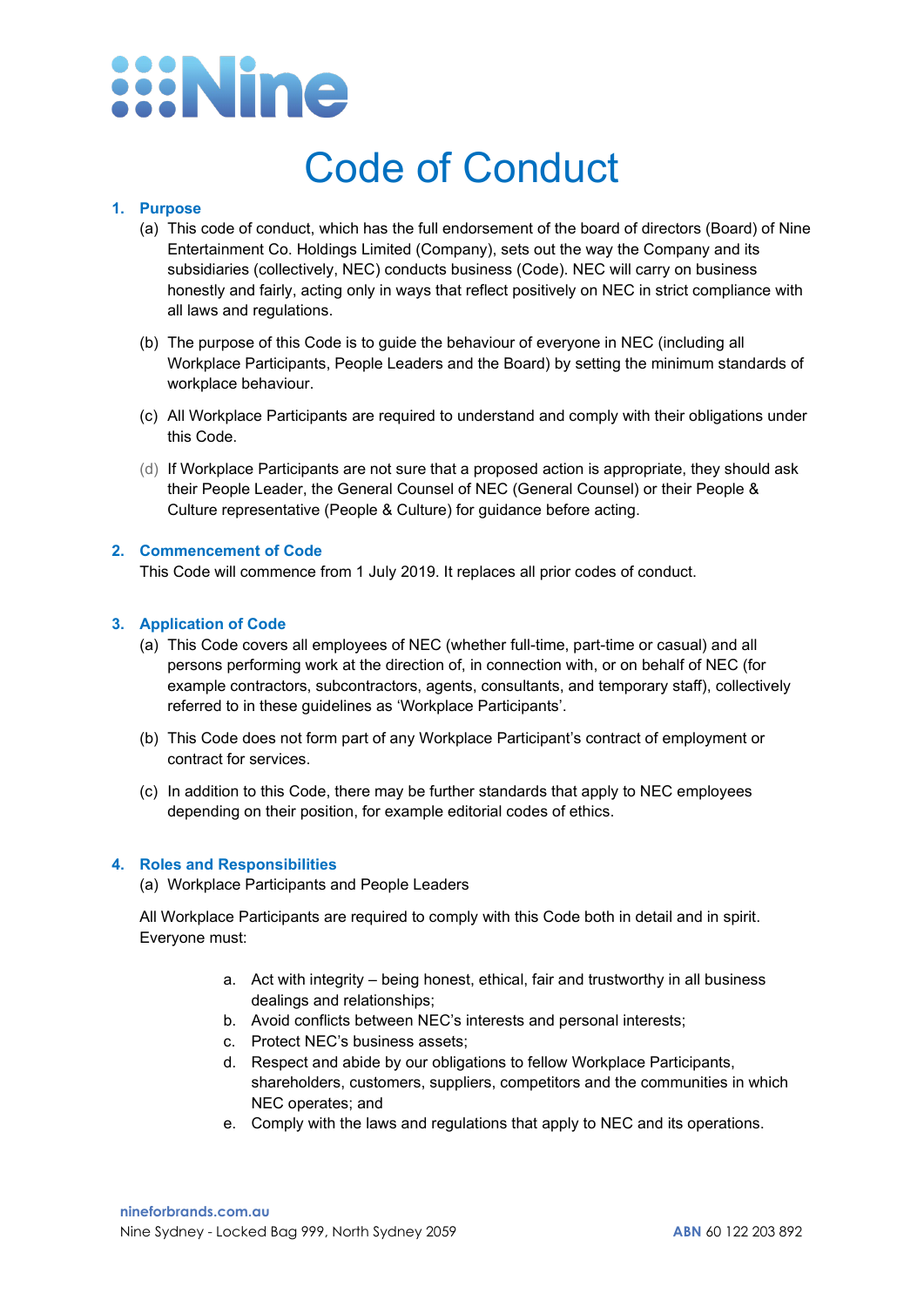

- (b) In addition, People Leaders must:
	- a. Promote a team spirit;
	- b. Be seen as a trusted advocate of expected behaviour in the workplace;
	- c. Maintain confidentiality and exercise objectivity so far as is reasonably practicable including when conducting investigations into grievances and disputes;
	- d. Avoid bias in decision making; and
	- e. Not condone, permit, or fail to report any known or suspected breaches of this Code by Workplace Participants under their supervision.
- (c) The Board is responsible for the contents of the Code and its periodic updating. The Chief Executive Officer and People Leaders at all levels of NEC are responsible for ensuring that all Workplace Participants understand and follow this Code.

#### **5. Compliance with law**

- (a) NEC will only conduct business by lawful and ethical means. Legal responsibilities change and Workplace Participants at all levels must keep themselves informed and comply with all legal responsibilities.
- (b) In particular, depending on their individual responsibilities, Workplace Participants must be familiar with corporate, competition and consumer, taxation, broadcasting, defamation, employment, work health and safety, equal opportunity and discrimination, privacy and environmental laws and regulations as well any of NEC's internal policies in relation to such matters.
- (c) All NEC Workplace Participants have an obligation to understand and work within these requirements. If Workplace Participants do not understand their responsibilities and NEC's obligations; they must seek guidance from their People Leader, the General Counsel or People and Culture representatives

#### **6. Responsibility to individuals**

- (a) NEC is committed to a fair and inclusive workplace that reflects the diversity of our audiences and markets. We recognise that each individual Workplace Participant brings their own unique capabilities, experiences and characteristics to NEC.
- (b) All NEC Participants have a responsibility to ensure the work environment is free from unlawful discrimination, harassment and bullying.
- (c) Workplace Participants must ensure all their work related interactions are respectful and appropriate. NEC does not tolerate behaviour that is intimidating, belittling, disrespectful, discriminatory or harassing under any circumstances.
- (d) NEC Workplace Participants are required to adhere to any NEC policies relating to the treatment of others, including the NEC Discrimination and Harassment Statement.

#### **7. Avoiding conflicts of interest**

(a) Workplace Participants must avoid any situations involving divided loyalty or a conflict between their personal interests and those of NEC. Workplace Participants faced with conflicting interests must report it to their People Leader or the General Counsel.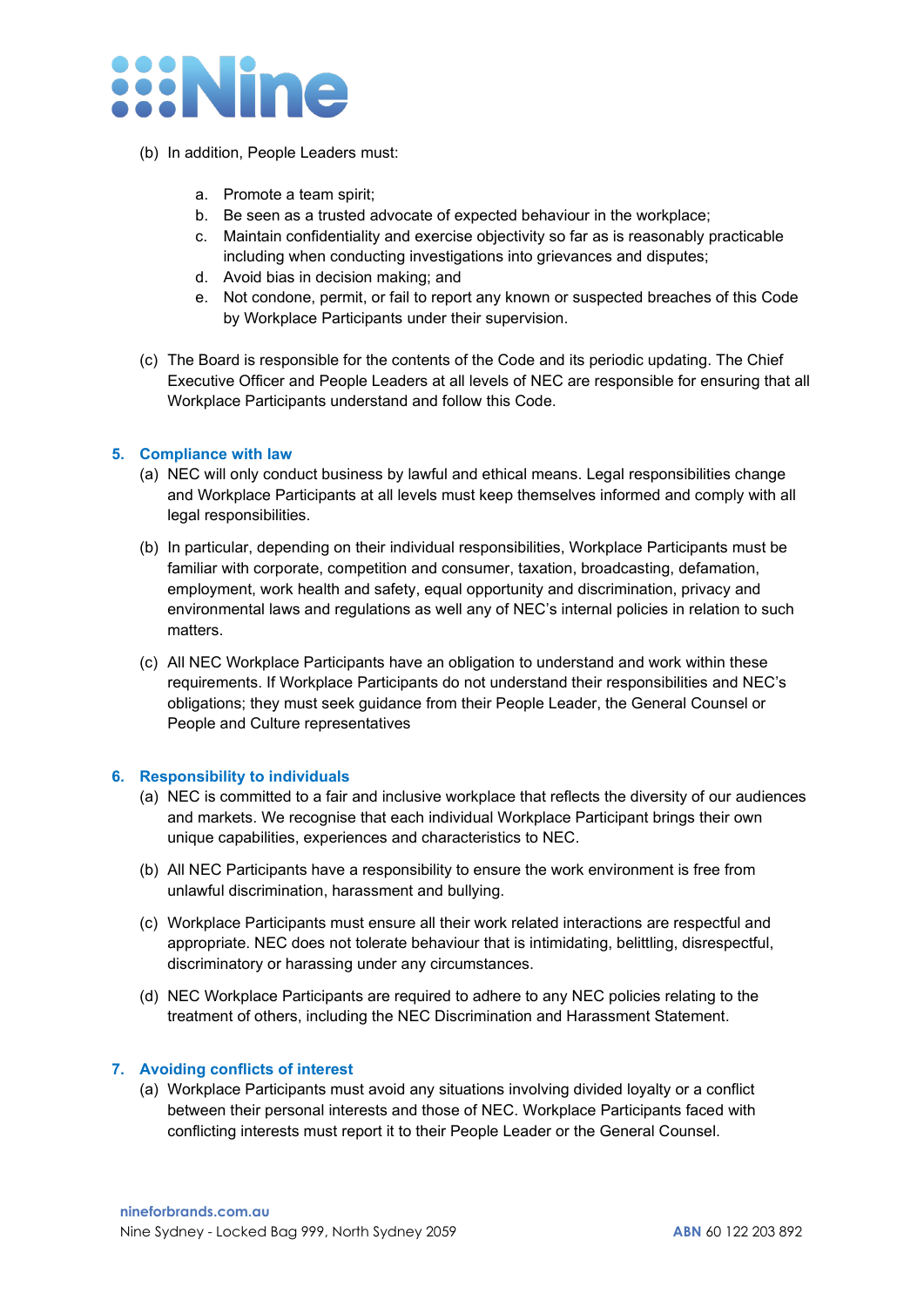### **Xine**

#### (b) In particular:

- a. Workplace Participants and any organisation in which they or their family have a significant interest must not compete with, or have business dealings with NEC;
- b. Employees must not work or consult for, or have any other key role in, an outside business organisation which has dealings with NEC or is a competitor of NEC unless approved in writing by their People Leader;
- c. Workplace Participants must not enter into any arrangement or participate in any activity that conflicts with NEC's best interests or is likely to negatively affect NEC's reputation;
- d. Workplace Participants must not use NEC's assets and resources for any purpose other than for NEC's business purposes or interests;
- e. Workplace Participants must not make improper use of their employment with NEC, their position or role in NEC, or information obtained because of their position, to gain an advantage for themselves or anyone else, to NEC's detriment; and
- f. Workplace Participants must not buy or sell shares in NEC or any other companies at any time when they are aware of price sensitive information about NEC, which has not been disclosed to the Australian Securities Exchange. All Workplace Participants must read and follow the NEC Securities Trading Policy.

#### **8. Potential takeovers, acquisitions or other "change of control" transactions involving NEC**

- (a) Workplace Participants must be particularly careful to avoid conflicts of interest and the improper disclosure of confidential information in the case of an approach by a third party ("potential bidder") in relation to the proposed acquisition of the shares in, or any of the businesses of, NEC. Such an approach might be made informally (for example by enquiry or overture) and/or through an intermediary or advisor to the potential bidder.
- (b) The Board must be informed of any approach (no matter what the form of the approach) and will establish protocols for NEC's response to the approach.
- (c) Any NEC employee who is approached (even informally) by or on behalf of a potential bidder must:
	- a. immediately notify his or her People Leader and the General Counsel of the approach, including the details of any inducement or incentive offered to that employee or any other NEC person;
	- b. cease communications with the potential bidder until communication protocols are established and then only if so authorised under those protocols;
	- c. not provide any corporate information to anyone without the express approval of the Board or the Board's representative and then only on terms approved by the Board; and
	- d. ensure that the approach is not discussed with customers, suppliers or other Workplace Participants unless specifically authorised by the Board and then only on terms approved by the Board (which must take into account NEC's continuous disclosure obligations, amongst other things).

#### **9. Outside memberships, directorships, employment and public office**

(a) NEC supports involvement of its Workplace Participants in community activities and professional organisations. However, outside employment or activity must not conflict with a Workplace Participant's ability to properly perform their work for NEC, nor create a conflict (or the appearance of a conflict) of interest.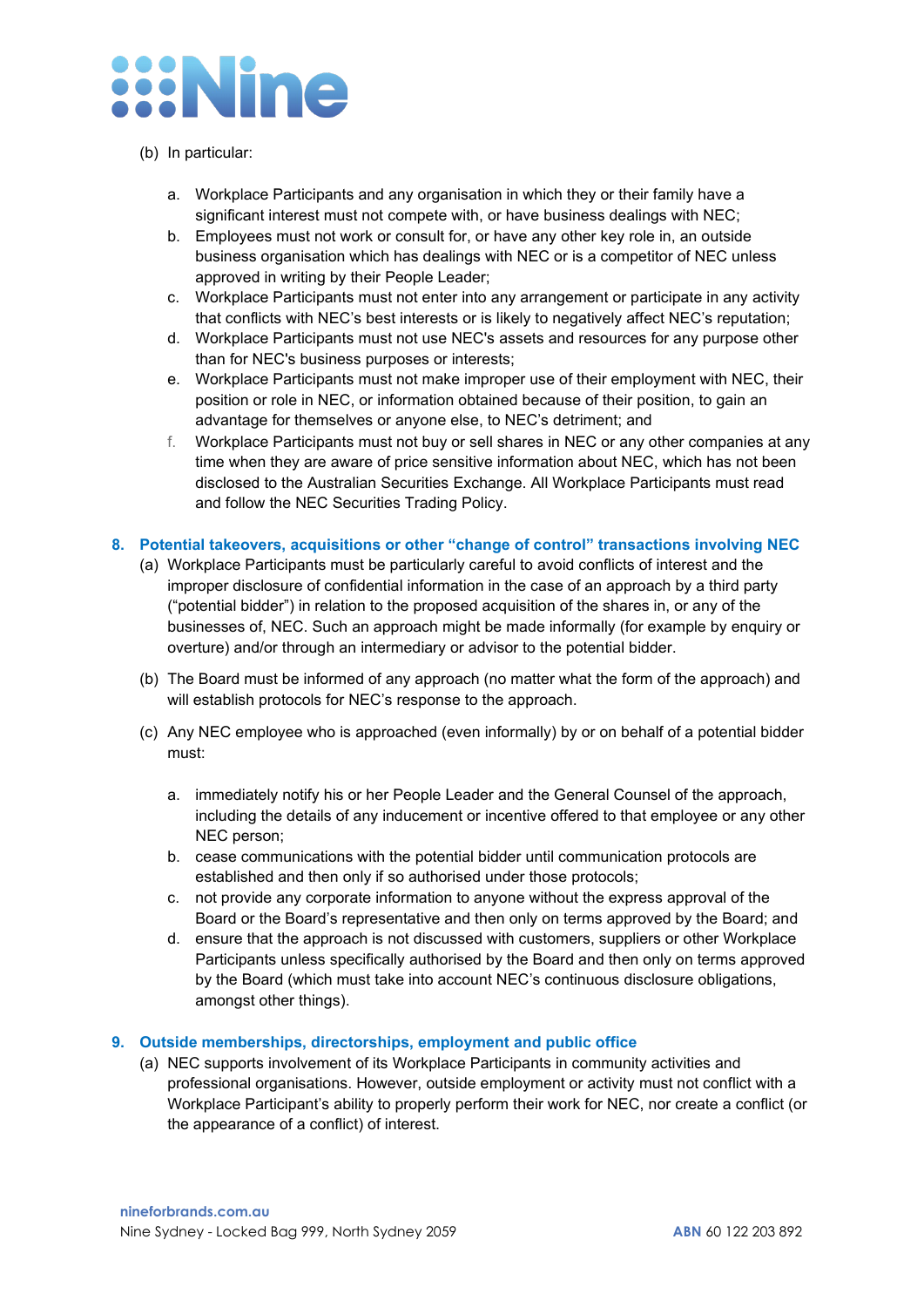## **ENine**

- (b) Before accepting outside employment or a position on the board of directors of another company or non-profit organisation, you must carefully evaluate whether the position could cause, or appear to cause, a conflict of interest. If there is any question, consult your People Leader, Human Resources Representative or the General Counsel.
- (c) You must obtain prior written consent from your People Leader and the General Counsel where the proposed employment or activity relates to an outside organisation that has or seeks to have a business relationship with a NEC company or competes with services provided by a NEC company.
- (d) You must seek the written approval of your People Leader before accepting public office or serving on a public body in your individual private capacity (i.e. not as a representative of NEC). Approval may be withheld if it is deemed inappropriate or otherwise in conflict with the duties of your position with NEC. If such public office would require time away from work, you must comply with NEC's polices regarding leave of absence and absenteeism.

#### **10. Protection and proper use of NEC's assets**

- (a) All NEC Workplace Participants must use their best efforts to protect NEC's assets and other resources including plant, equipment, and other valuable property including confidential information and intellectual property such as trademarks, registered designs and copyrighted material, from loss, theft and unauthorised use.
- (b) The use of NEC time, materials, or facilities for purposes not directly related to company business, or the removal or borrowing of company property without permission is prohibited. Incidental personal use of such company resources as computers, phones, faxes, copiers and internet access is permitted in accordance with NEC's IT policies, but Workplace Participants must ensure that NEC's interests are not impaired.

#### **11. Protecting confidential information**

(a) Information that NEC considers private and that is not generally available outside NEC, which may include information of third parties to which NEC has access (Confidential Information) and information that NEC owns, develops, pays to have developed or to which it has an exclusive right (Proprietary Information) must be treated by NEC and all Workplace Participants as follows:

1. NEC and all Workplace Participants must ensure that they do not disclose any Confidential Information or Proprietary Information to any third party or other Workplace Participant who does not have a valid business reason for receiving that information, unless:

- (i) allowed or required under relevant laws or regulation; or
- (ii) agreed by the person or organisation whose information it is; and

2. If Confidential Information or Proprietary Information is required to be provided to third parties or other Workplace Participants for valid business purposes, NEC and its Workplace Participants must:

(i) take adequate precautions to seek to ensure that information is only used for those purposes for which it is provided and it is not misused or disseminated to NEC's detriment; and

(ii) take steps to ensure that the information is returned or destroyed when the purpose is complete.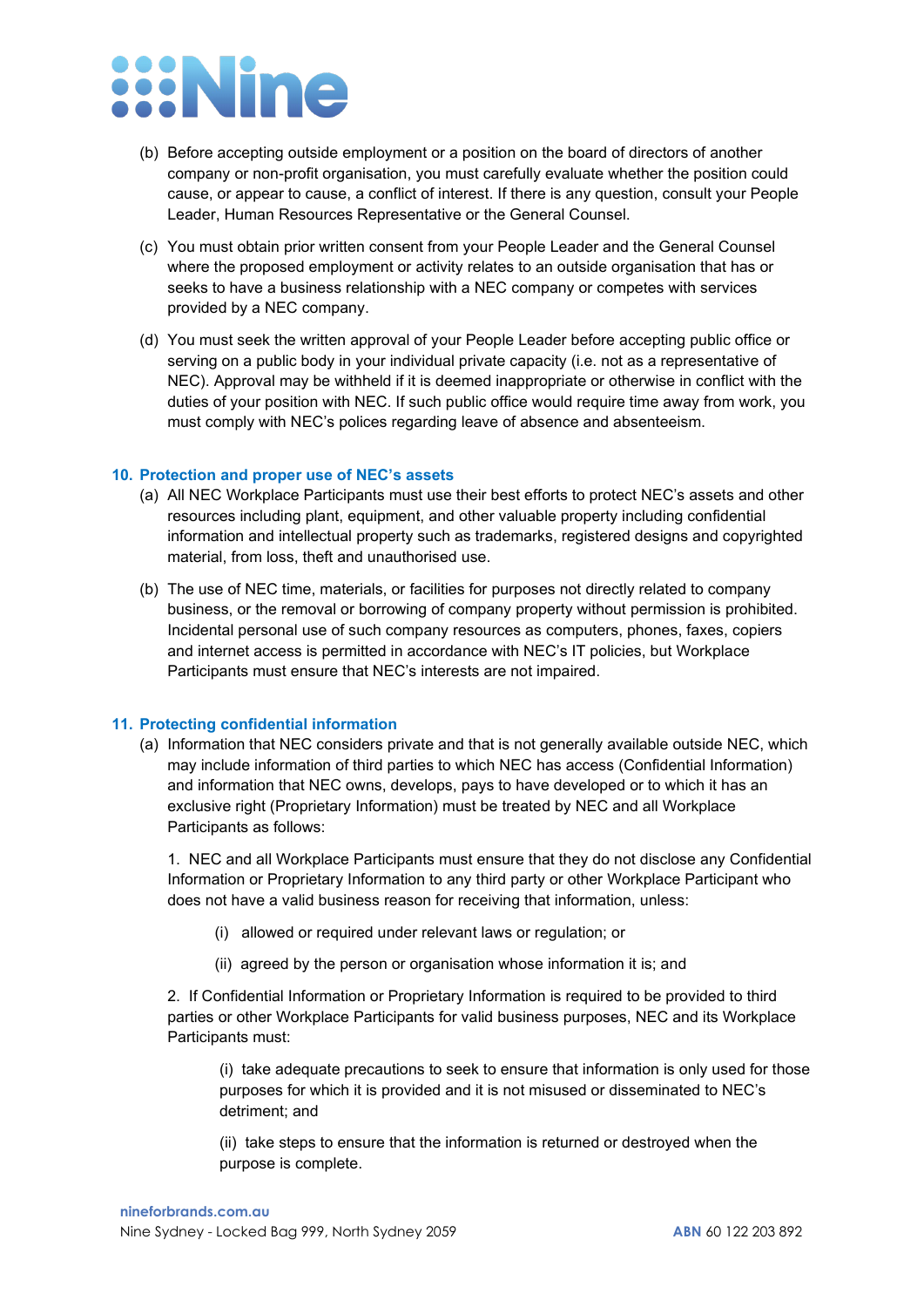

- (b) These obligations continue to apply to Workplace Participants after their employment or engagement ceases.
- (c) If you are unsure whether information is of a confidential or proprietary nature, seek advice from your People Leader or the General Counsel before disclosure.

#### **12. Control of information**

- (a) Workplace Participants:
	- a. return all NEC property including any documents or confidential information, on termination or on the request of NEC or its representative; and
	- b. if requested by NEC or its representative, destroy or delete any confidential information stored in electronic, magnetic or optical form so that it cannot be retrieved or reconstructed.
- (b) Workplace Participants must not make improper disclosure, including inadvertent or careless disclosure, of business strategies and plans, special methods of operation and other information that is of competitive value to NEC.

#### **13. Public communications and disclosures**

- (a) Media statements, responses to questions from any journalist, investor, stockbroker or financial analyst and official announcements may only be made by persons authorised in accordance with the NEC Disclosure Policy. If you receive a request for information and you are not authorised to respond to the enquiry, refer the request to the appropriate person. Unless the Chief Executive Officer has given prior written consent, NEC Workplace Participants and associated parties must not participate in public forum discussions (including internet-based forums) where the subject matter is related to NEC, its competitors or any industry in which NEC operates.
- (b) NEC has adopted the NEC Disclosure Policy as a means of ensuring compliance with its disclosure and communication obligations under the Corporations Act 2001 (Cth) and the ASX Listing Rules. The aim of the NEC Disclosure Policy is to keep the market fully informed of information that may have a material effect on the price or value of NEC's securities, and to correct any material mistake or misinformation in the market.
- (c) Ensure that you are aware of the requirements of the NEC Disclosure Policy and, if it applies to you, you must act in accordance with the policy.

#### **14. Gifts, gratuities and entertainment**

- (a) NEC does not tolerate giving or taking bribes, kickbacks or gratuities or any other payments for favourable treatment or as an inducement for doing business. However, NEC allows the acceptance of token gifts and entertainment provided they are appropriate to the intended business purpose and consistent with local business practice and laws.
- (b) Workplace Participants should not seek to gain special advantage for NEC or themselves through the use of business gifts, favours or entertainment, if it could create even the appearance of impropriety. Examples of such gifts/benefits include: discounts, priority bookings, travel and accommodation, access to venues, restaurants bookings and upgradings of goods or services. Business entertainment should be moderately scaled and clearly for business purposes. Gifts and entertainment should not be offered to a customer or supplier whose organisation does not allow this.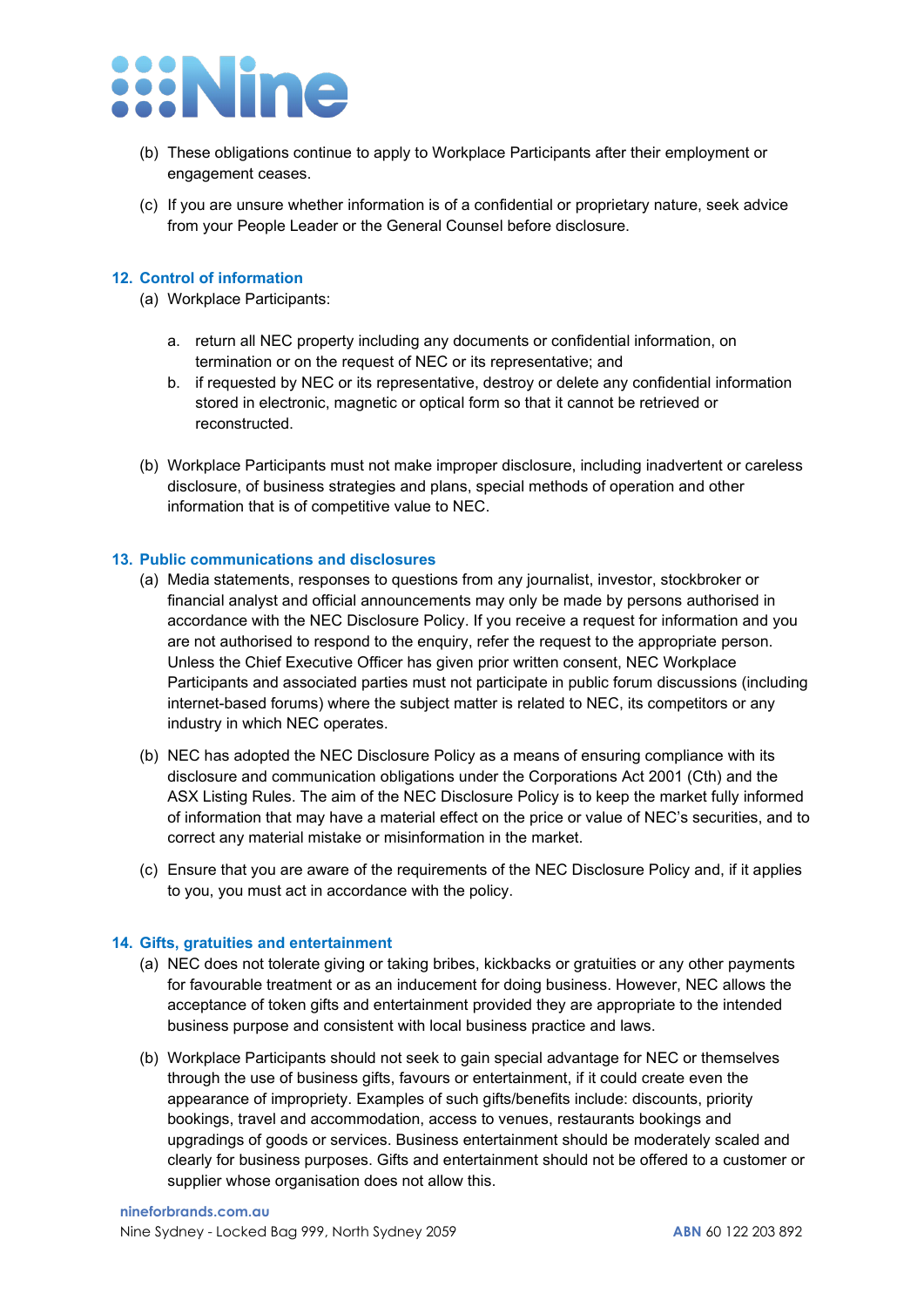### **:Nine**

- (c) Workplace Participants may accept or give gifts, favours, or entertainment only if permitted to do so by NEC's policies or any applicable departmental procedures relating to gifts and the gift, favour or entertainment is disclosed in accordance with those policies (if required).
- (d) If an employee has any doubts about whether a gift or benefit complies with this Code or NEC's policies, they should promptly discuss it with their People Leader or Human Resources who will, if necessary, refer it to the General Counsel.

#### **15. Integrity in financial reporting**

- (a) NEC is committed to providing accurate, timely and clearly understandable disclosures in reports on its results to shareholders, the Australian Securities Exchange, Australian Securities and Investments Commission, the Australian Communications and Media Authority and other regulators.
- (b) Each employee responsible for the preparation of such reports is responsible for the integrity of the information contained in, or which forms the basis, such reports and is are expected to exercise the highest standard of care in preparing materials for public communications.

Those reports and communications should:

- a. comply with any applicable legal requirements and accounting standards;
- b. fairly and accurately reflect the transactions or occurrences to which they relate;
- c. not contain any false or intentionally misleading information, nor intentionally misclassify information; and
- d. be in reasonable detail and recorded in the proper account and in the proper accounting period.
- (c) All material financial information and disclosure must be accurately represented in NEC's accounts. No information may be concealed by Workplace Participants from either NEC's internal or external auditors. No employee may take any action to influence, coerce, manipulate or mislead NEC's external auditors in order to produce misleading financial statements.

#### **16. Acting responsibly with customers, suppliers, competitors and others**

- (a) Workplace Participants dealing with customers, suppliers, partners, competitors and other third parties must engage with such persons fairly, ethically, honestly and respectfully and in compliance with applicable laws and NEC policies. In particular:
	- a. Workplace Participants must be fair, honest and open in all business dealings;
	- b. Workplace Participants must not misrepresent NEC products, services or prices and must not make false claims about those of our competitors;
	- c. ensure purchasing decisions are based on such commercially competitive factors as quality, price, reputation and reliability and a supplier's level of service; and
	- d. Workplace Participants must respect confidential information that is obtained through the business relationships.
- (b) If another employee or outside party suggests acting in a manner contrary to the above, this must be immediately reported to your People Leader, the General Counsel or People and Culture.